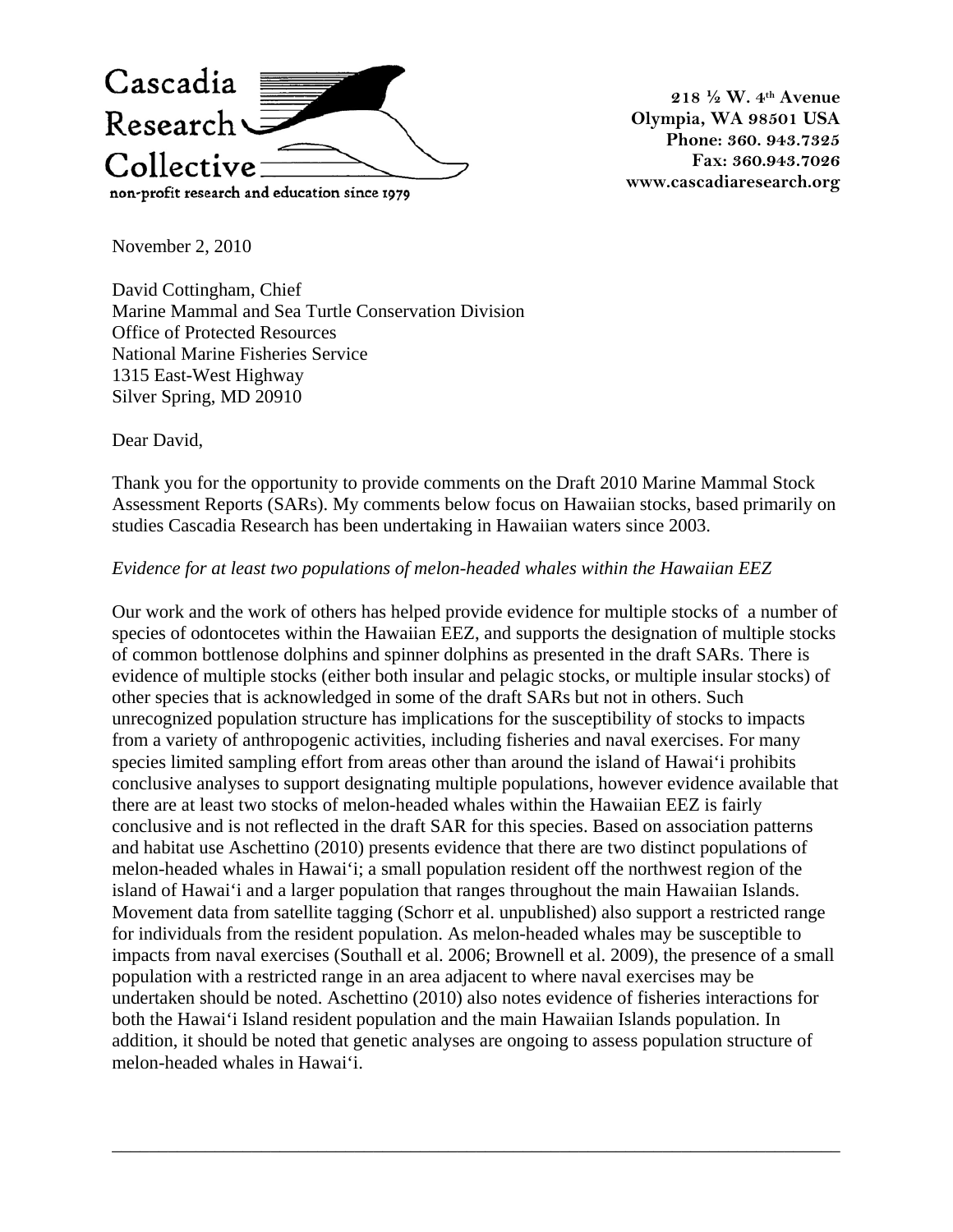## *Likely occurrence of multiple populations of short-finned pilot whales within the Hawaiian EEZ*

For short-finned pilot whales, genetic evidence cited in the draft SAR is used to note that pilot whales in Hawai'i may be isolated from those in the eastern tropical Pacific and also possibly from pilot whales around Johnston Atoll and Palmyra Atoll. However, the potential for multiple stocks within the Hawaiian EEZ, as has been documented for common bottlenose dolphins, spinner dolphins, false killer whales and melon-headed whales, is not noted in the draft SAR. Photo-identification efforts off the island of Hawai'i since the mid-1980s indicates that individuals exhibit long-term fidelity to the island (McSweeney et al. unpublished). An analysis of sightings in relation to depth (corrected for effort, based on 292 sightings and 3,430 hours of effort) show a strong association with the island slope, with sighting rates five times greater in depths <2,500 m than in depths >2,500 m, indicating an island-associated population. Data on movements of 34 individuals satellite tagged between 2006 and 2009 indicate limited movements around the main Hawaiian Islands (Baird et al. unpublished). Combined, these lines of evidence indicate the existence of one or more island-associated populations of short-finned pilot whales around the main Hawaiian Islands. Given the sightings of short-finned pilot whales in offshore waters of the EEZ (draft SAR), there is likely an open-ocean population found in offshore waters in additional to the insular population(s).

## *Cetacean interactions with troll fisheries around the main Hawaiian Islands*

The only commercial fisheries in Hawai'i with observer programs are the pelagic longline fisheries, yet there is a variety of evidence for interactions between odontocetes and other fisheries in Hawai'i. In our studies off the island of Hawai'i we regularly observe fishing vessels (including charter operations, private recreational vessels and commercial vessels) trolling through groups of cetaceans. The majority of these interactions are with pantropical spotted dolphins, and some groups of dolphins will have multiple boats fishing in association with the dolphins for extended periods. We have also observed vessels trolling through or over top of groups of short-finned pilot whales, melon-headed whales, false killer whales, rough-toothed dolphins, bottlenose dolphins, Cuvier's beaked whales, Blainville's beaked whales and dwarf sperm whales, all presumably to try to catch fish that might be associated with these cetaceans. These fisheries are not noted in the section on human-caused mortality and serious injury in the draft SAR for pantropical spotted dolphins, yet as noted by Rizzuto (2007), fishermen at least occasionally hook dolphins, and thus likely cause serious injury. In addition, photographic evidence suggests that dolphins may be injured both by lines and by propeller strikes (see [www.cascadiaresearch.org/hawaii/pantropicalspotteddolphin.htm](http://www.cascadiaresearch.org/hawaii/pantropicalspotteddolphin.htm)).

I have attached a list of additional comments. Thank you very much for considering these comments.

\_\_\_\_\_\_\_\_\_\_\_\_\_\_\_\_\_\_\_\_\_\_\_\_\_\_\_\_\_\_\_\_\_\_\_\_\_\_\_\_\_\_\_\_\_\_\_\_\_\_\_\_\_\_\_\_\_\_\_\_\_\_\_\_\_\_\_\_\_\_\_\_\_\_\_\_\_\_

Sincerely,

 $\geq$  0

Robin W. Baird, Ph.D. Research Biologist rwbaird@cascadiaresearch.org